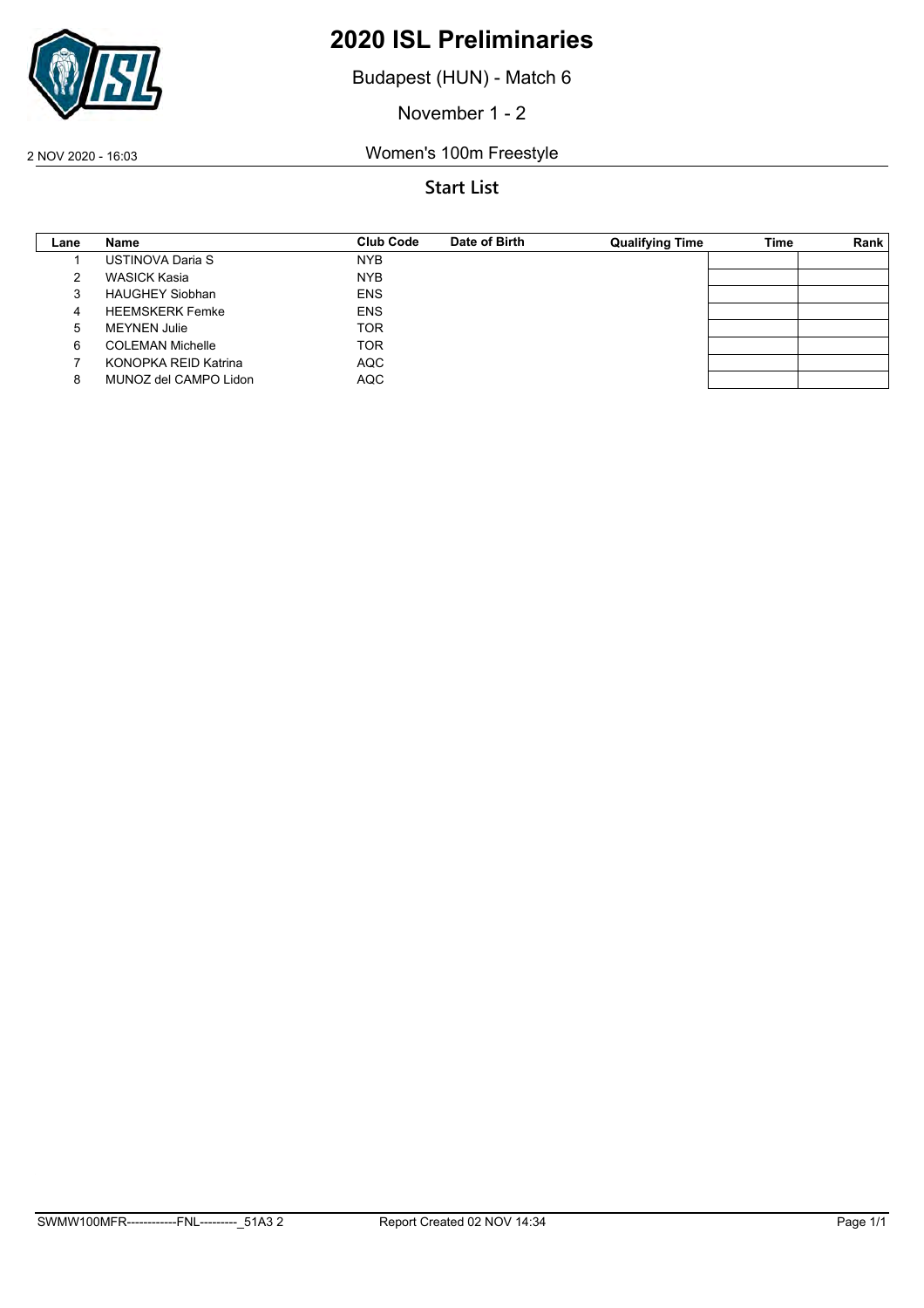

Budapest (HUN) - Match 6

November 1 - 2

2 NOV 2020 - 16:06 Men's 100m Freestyle

| Lane | Name                       | <b>Club Code</b> | Date of Birth | <b>Qualifying Time</b> | Time | Rank |
|------|----------------------------|------------------|---------------|------------------------|------|------|
|      | <b>RICHARDS Matthew</b>    | <b>NYB</b>       |               |                        |      |      |
|      | <b>TIMMERS Pieter</b>      | <b>NYB</b>       |               |                        |      |      |
|      | <b>BILIS Simonas</b>       | <b>ENS</b>       |               |                        |      |      |
| 4    | <b>KOLESNIKOV Kliment</b>  | <b>ENS</b>       |               |                        |      |      |
| 5    | <b>CHADWICK Michael</b>    | <b>TOR</b>       |               |                        |      |      |
| 6    | <b>PIERONI Blake</b>       | <b>TOR</b>       |               |                        |      |      |
|      | MIRESSI Alessandro         | <b>AQC</b>       |               |                        |      |      |
|      | <b>CHIERIGHINI Marcelo</b> | <b>AQC</b>       |               |                        |      |      |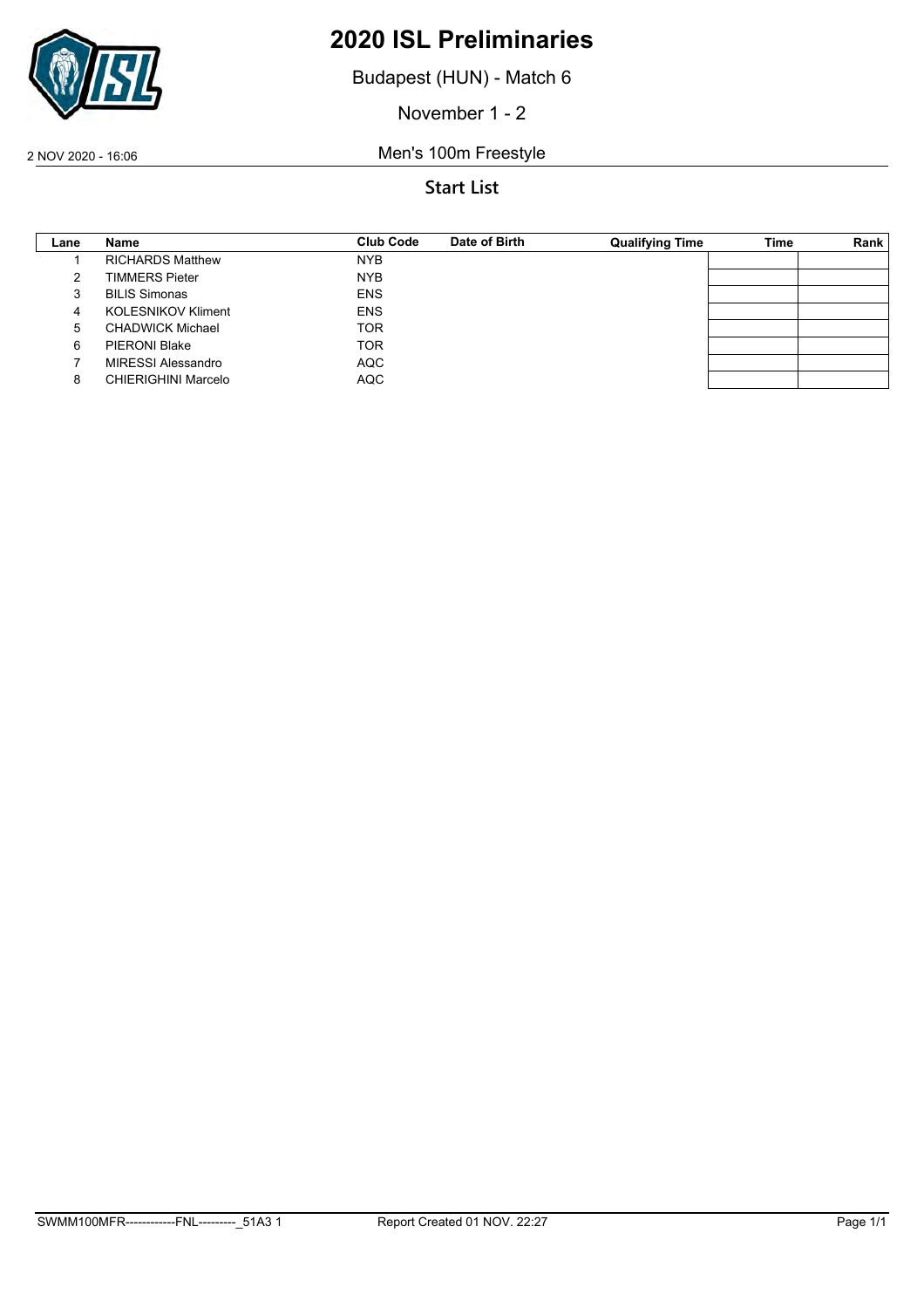

Budapest (HUN) - Match 6

November 1 - 2

2 NOV 2020 - 16:12 Women's 200m Butterfly

| Lane | Name                      | <b>Club Code</b> | Date of Birth | <b>Qualifying Time</b> | <b>Time</b> | Rank |
|------|---------------------------|------------------|---------------|------------------------|-------------|------|
|      | KAPAS Boglarka            | <b>NYB</b>       |               |                        |             |      |
|      | <b>CHIMROVA Svetlana</b>  | <b>NYB</b>       |               |                        |             |      |
|      | JAKABOS Zsuzsanna         | <b>ENS</b>       |               |                        |             |      |
| 4    | <b>HARVEY Mary-Sophie</b> | <b>ENS</b>       |               |                        |             |      |
| 5    | <b>CIEPLUCHA Tessa</b>    | <b>TOR</b>       |               |                        |             |      |
| 6    | <b>OVERHOLT Emily</b>     | <b>TOR</b>       |               |                        |             |      |
|      | <b>BRUCE Tain</b>         | <b>AQC</b>       |               |                        |             |      |
| 8    | <b>VERRASZTO Evelyn</b>   | <b>AQC</b>       |               |                        |             |      |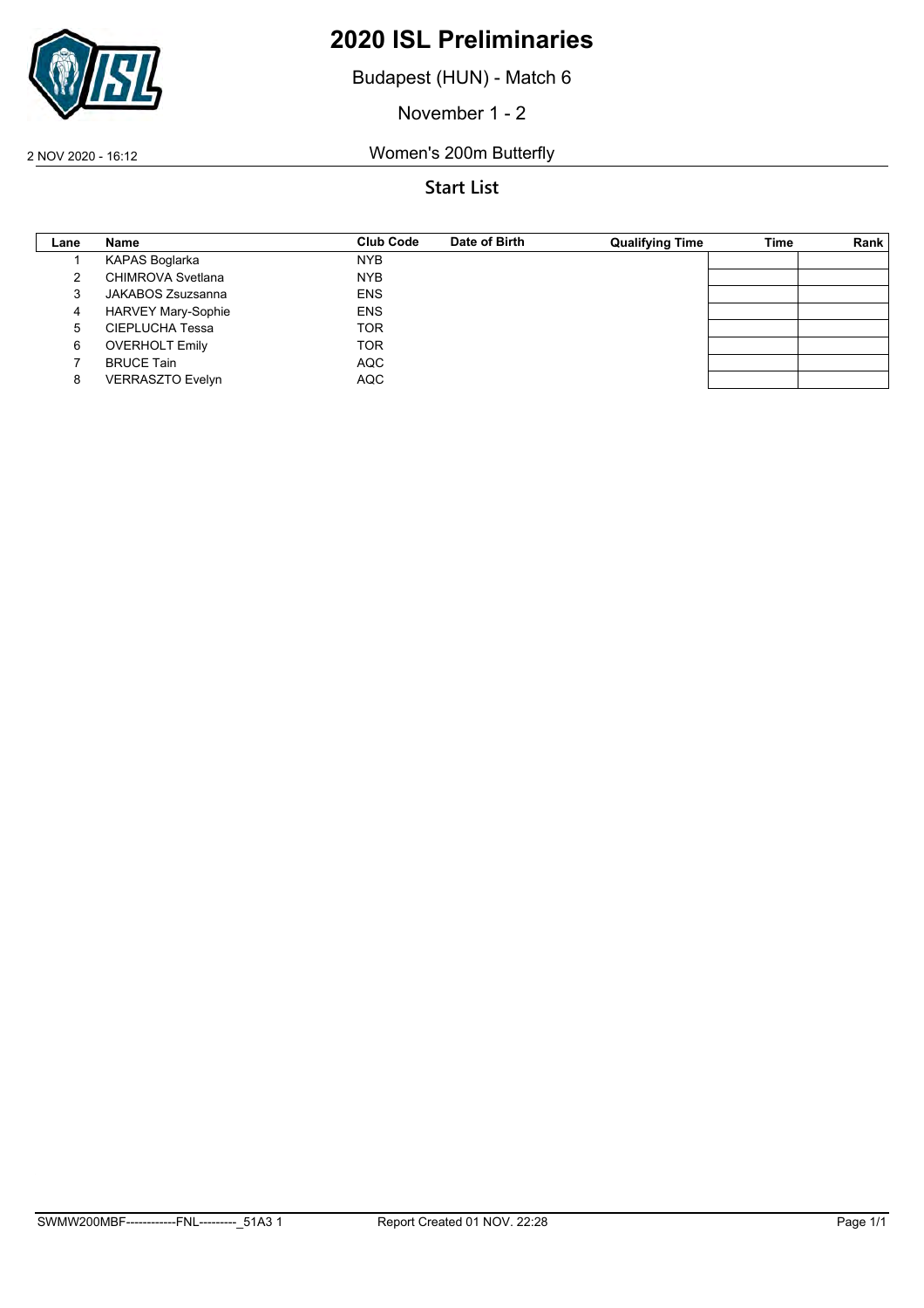

Budapest (HUN) - Match 6

November 1 - 2

2 NOV 2020 - 16:17 Men's 200m Butterfly

| Lane | Name                     | <b>Club Code</b> | Date of Birth | <b>Qualifying Time</b> | <b>Time</b> | Rank |
|------|--------------------------|------------------|---------------|------------------------|-------------|------|
|      | <b>SMITH Brendon</b>     | <b>NYB</b>       |               |                        |             |      |
|      | POPRAWA Michal           | <b>NYB</b>       |               |                        |             |      |
| 3    | <b>ZIRK Kregor</b>       | <b>ENS</b>       |               |                        |             |      |
| 4    | le CLOS Chad             | <b>ENS</b>       |               |                        |             |      |
| 5    | <b>DARRAGH Mackenzie</b> | <b>TOR</b>       |               |                        |             |      |
| 6    | LELLIOTT Jay             | <b>TOR</b>       |               |                        |             |      |
|      | <b>MELO Luiz Altamir</b> | <b>AQC</b>       |               |                        |             |      |
|      | de DEUS Leonardo         | <b>AQC</b>       |               |                        |             |      |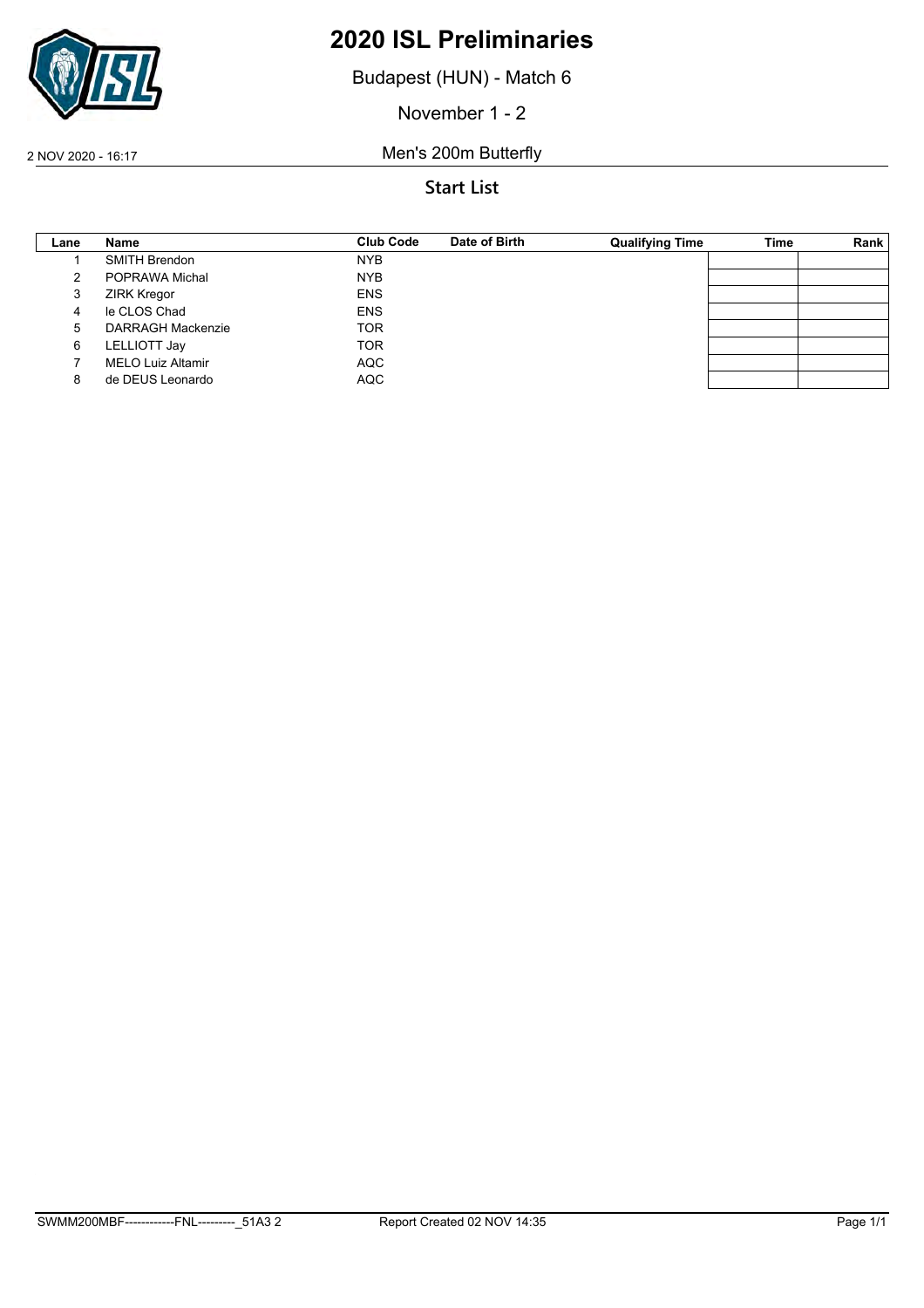

Budapest (HUN) - Match 6

November 1 - 2

2 NOV 2020 - 16:22 Women's 100m Backstroke

| Lane | Name                  | <b>Club Code</b> | Date of Birth | <b>Qualifying Time</b> | <b>Time</b> | Rank |
|------|-----------------------|------------------|---------------|------------------------|-------------|------|
|      | <b>WADDELL Tevyn</b>  | <b>NYB</b>       |               |                        |             |      |
|      | <b>TCHORZ Alicja</b>  | <b>NYB</b>       |               |                        |             |      |
| 3    | <b>DAVIES Georgia</b> | <b>ENS</b>       |               |                        |             |      |
| 4    | <b>SEEBOHM Emily</b>  | <b>ENS</b>       |               |                        |             |      |
| 5    | <b>MASSE Kylie</b>    | <b>TOR</b>       |               |                        |             |      |
| 6    | <b>BRATTON Lisa</b>   | <b>TOR</b>       |               |                        |             |      |
|      | DRAKOU Theodora       | <b>AQC</b>       |               |                        |             |      |
|      | <b>BURIAN Katalin</b> | <b>AQC</b>       |               |                        |             |      |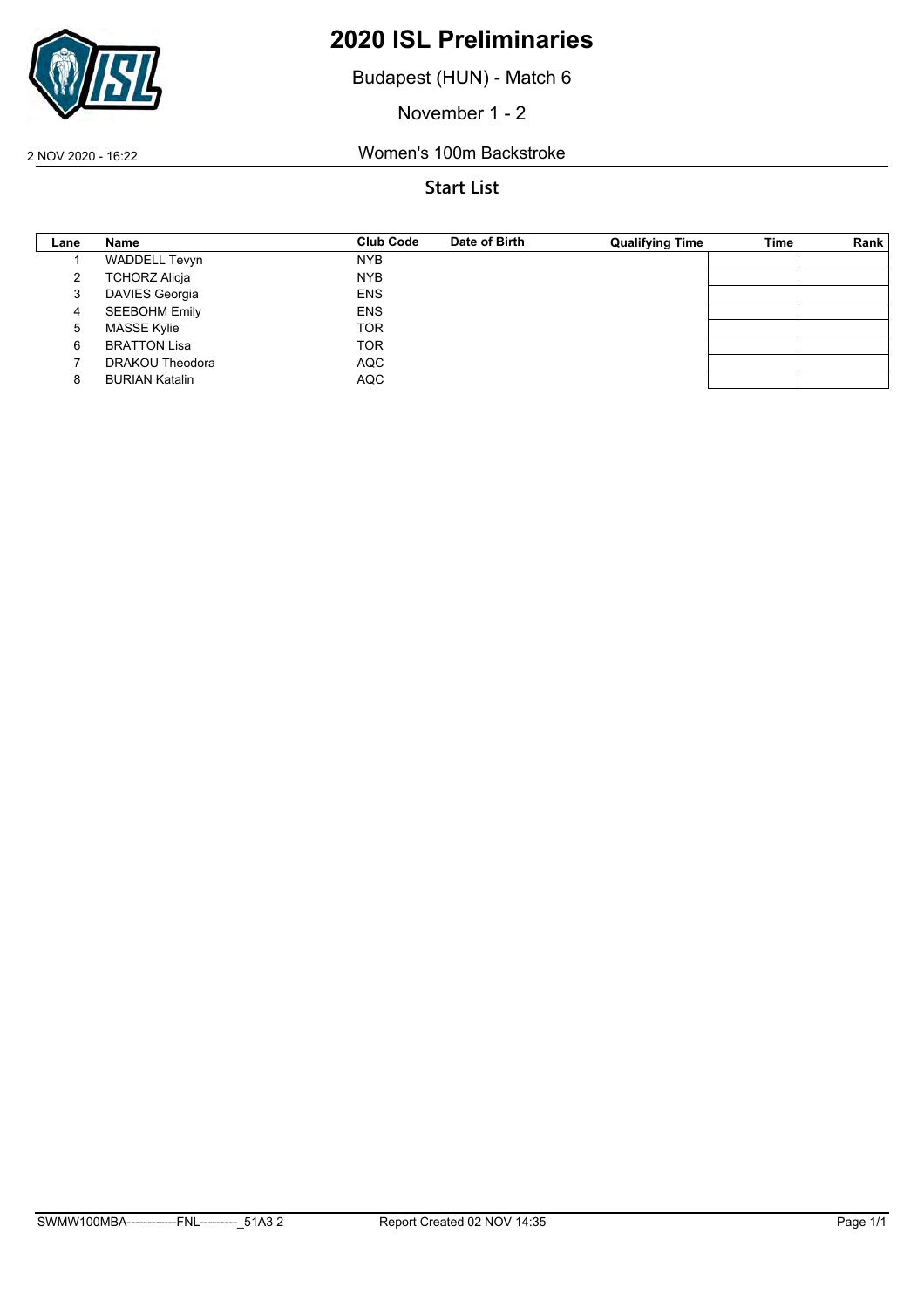

Budapest (HUN) - Match 6

November 1 - 2

2 NOV 2020 - 16:25 Men's 100m Backstroke

| Lane | Name                | <b>Club Code</b> | Date of Birth | <b>Qualifying Time</b> | Time | Rank |
|------|---------------------|------------------|---------------|------------------------|------|------|
|      | <b>TELEGDY Adam</b> | <b>NYB</b>       |               |                        |      |      |
|      | SKIERKA Jakub       | <b>NYB</b>       |               |                        |      |      |
| 3    | <b>GREVERS Matt</b> | <b>ENS</b>       |               |                        |      |      |
| 4    | RYLOV Evgeny        | <b>ENS</b>       |               |                        |      |      |
| 5    | <b>RYAN Shane</b>   | <b>TOR</b>       |               |                        |      |      |
| 6    | <b>PRATT Cole</b>   | <b>TOR</b>       |               |                        |      |      |
|      | RIVOLTA Matteo      | <b>AQC</b>       |               |                        |      |      |
|      | <b>SANTI Fabio</b>  | <b>AQC</b>       |               |                        |      |      |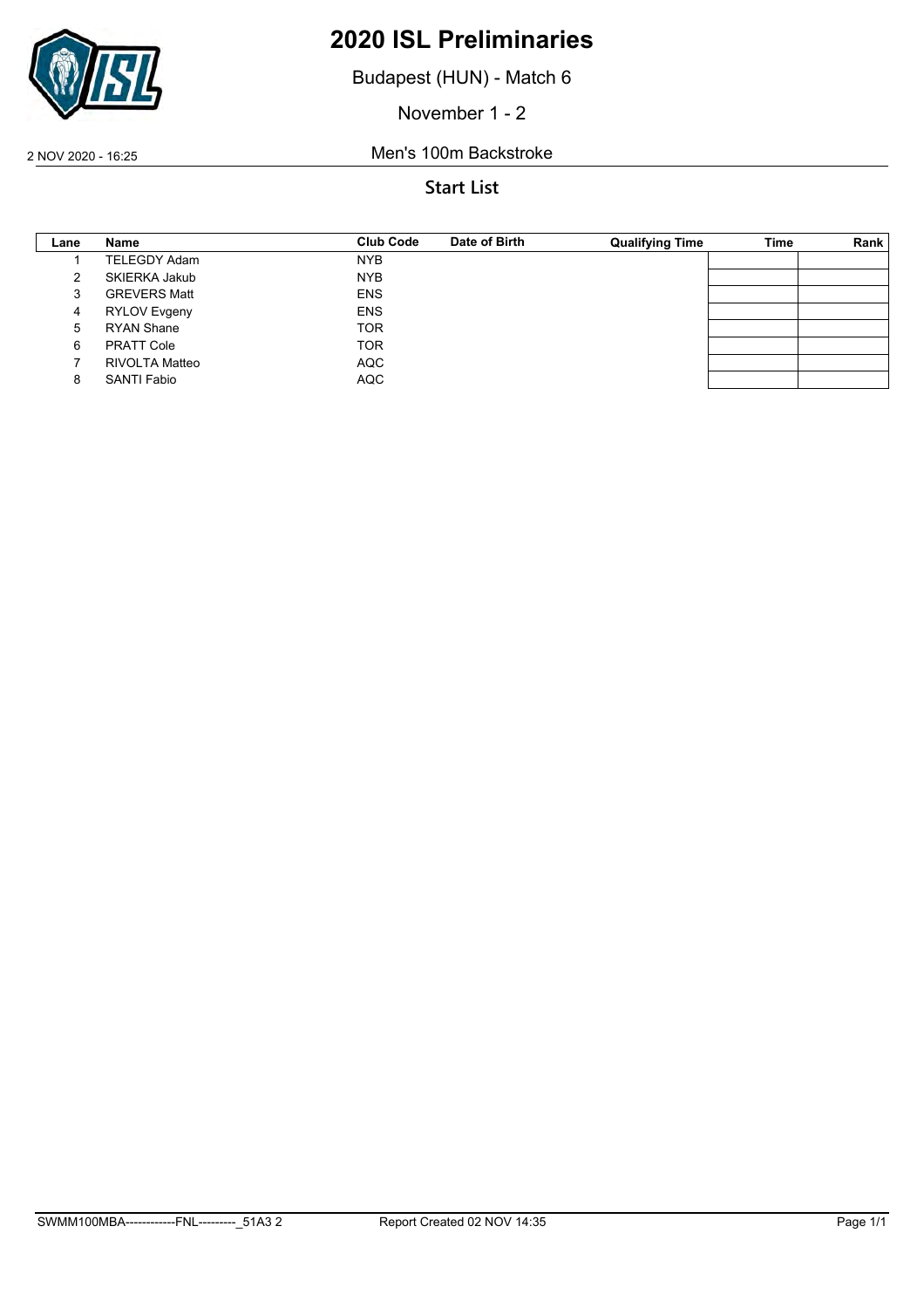

Budapest (HUN) - Match 6

November 1 - 2

2 NOV 2020 - 16:31 Women's 100m Individual Medley

| Lane | <b>Name</b>               | <b>Club Code</b> | Date of Birth | <b>Qualifying Time</b> | Time | Rank |
|------|---------------------------|------------------|---------------|------------------------|------|------|
|      | <b>VASEY Sarah</b>        | <b>NYB</b>       |               |                        |      |      |
|      | <b>WOOD Abbie</b>         | <b>NYB</b>       |               |                        |      |      |
| 3    | SHKURDAI Anastasiya       | <b>ENS</b>       |               |                        |      |      |
| 4    | <b>HARVEY Mary-Sophie</b> | <b>ENS</b>       |               |                        |      |      |
| 5    | <b>WOG Kelsey</b>         | <b>TOR</b>       |               |                        |      |      |
| 6    | <b>HANSSON Louise</b>     | <b>TOR</b>       |               |                        |      |      |
|      | KONOPKA REID Katrina      | <b>AQC</b>       |               |                        |      |      |
| 8    | <b>VERRASZTO Evelyn</b>   | <b>AQC</b>       |               |                        |      |      |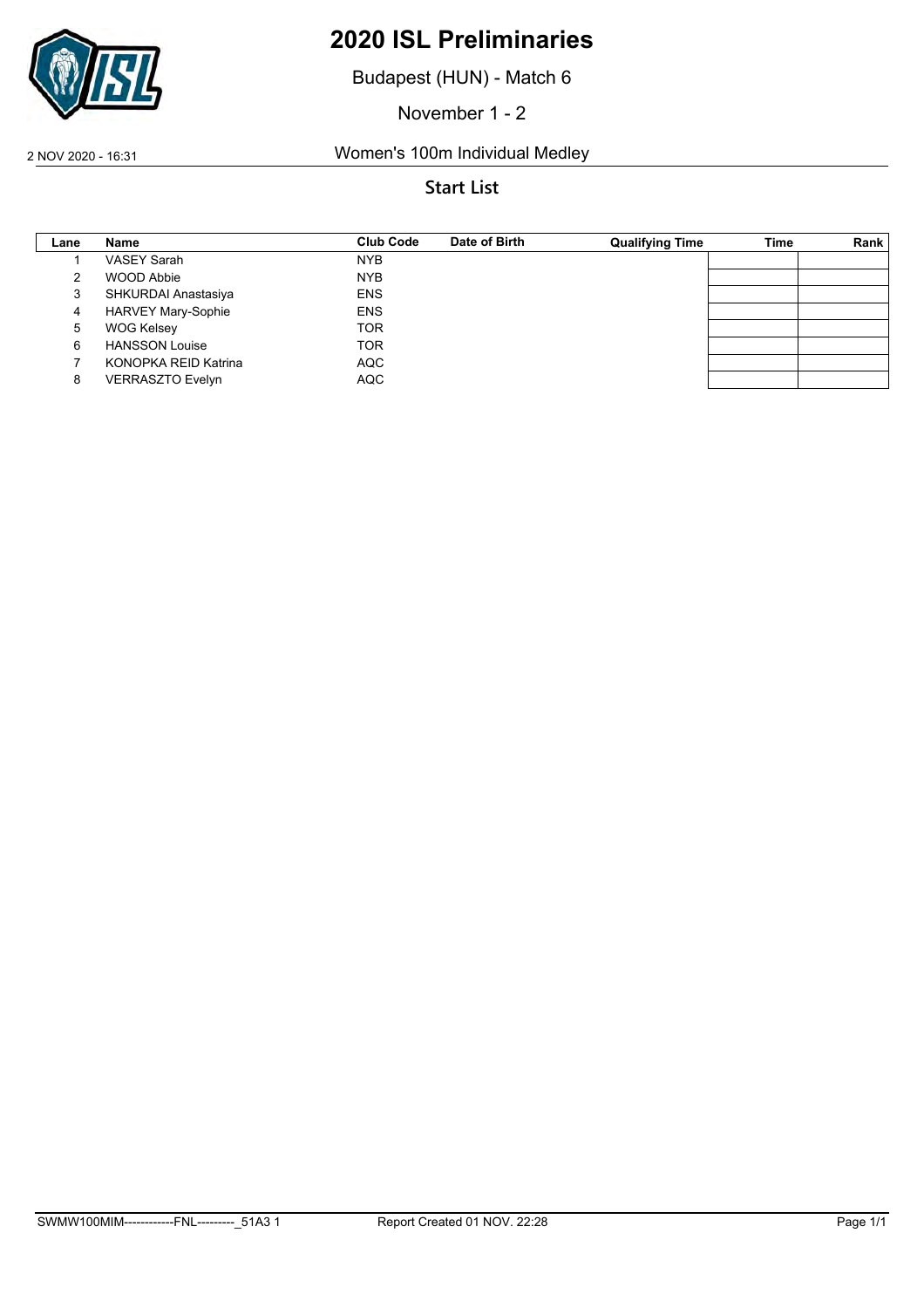

Budapest (HUN) - Match 6

November 1 - 2

2 NOV 2020 - 16:35 Men's 100m Individual Medley

| Lane | Name                      | <b>Club Code</b> | Date of Birth | <b>Qualifying Time</b> | Time | Rank |
|------|---------------------------|------------------|---------------|------------------------|------|------|
|      | LITCHFIELD Joe            | <b>NYB</b>       |               |                        |      |      |
|      | <b>ANDREW Michael</b>     | <b>NYB</b>       |               |                        |      |      |
|      | <b>MANAUDOU Florent</b>   | <b>ENS</b>       |               |                        |      |      |
| 4    | <b>KOLESNIKOV Kliment</b> | <b>ENS</b>       |               |                        |      |      |
| 5    | <b>KNOX Finlay</b>        | <b>TOR</b>       |               |                        |      |      |
| 6    | <b>FESIKOV Sergey</b>     | <b>TOR</b>       |               |                        |      |      |
|      | <b>HEINTZ Philip</b>      | <b>AQC</b>       |               |                        |      |      |
|      | de DEUS Leonardo          | <b>AQC</b>       |               |                        |      |      |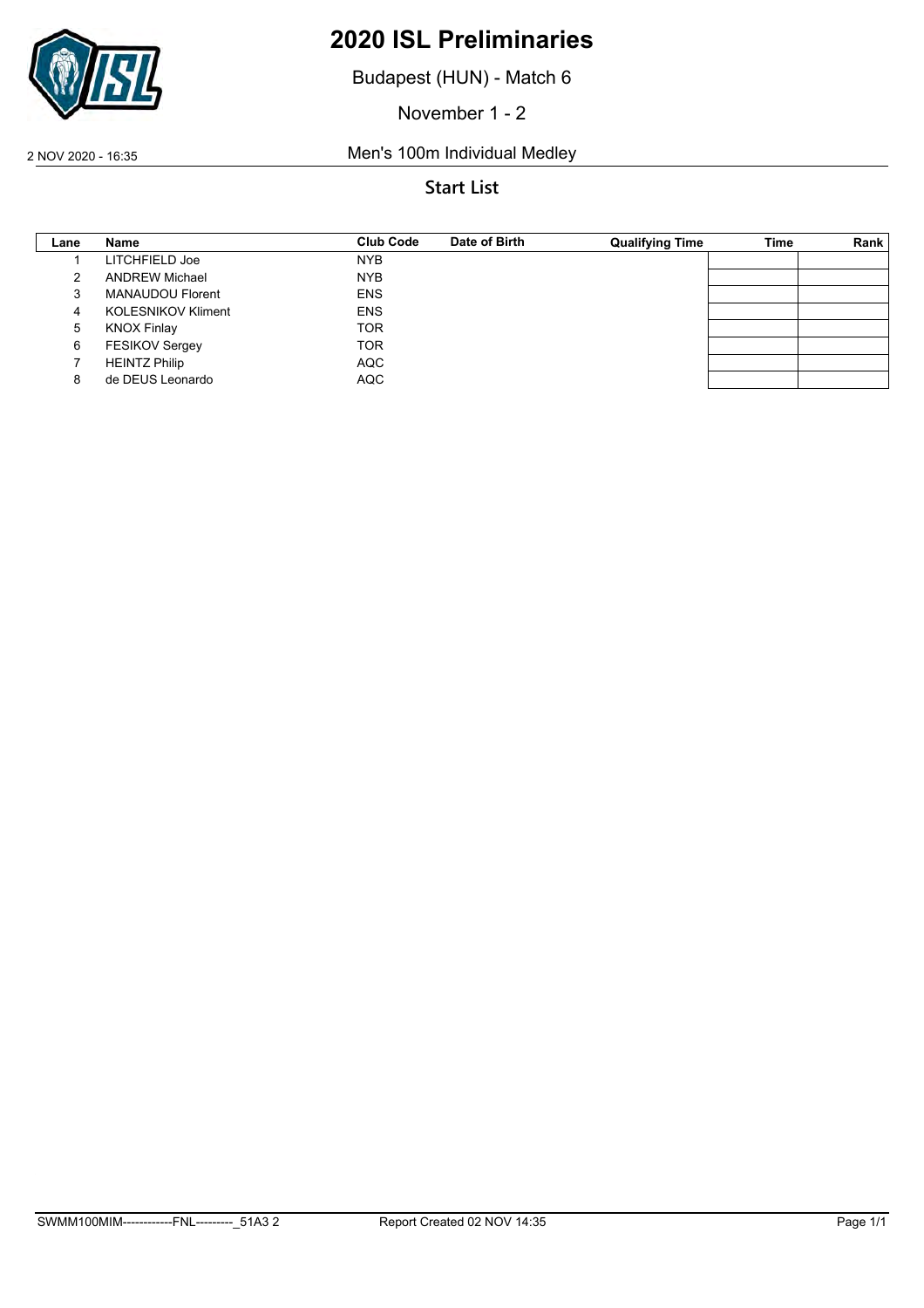

Budapest (HUN) - Match 6

November 1 - 2

2 NOV 2020 - 16:44 Women's 200m Freestyle

| Lane | Name                    | Club Code  | Date of Birth | <b>Qualifying Time</b> | <b>Time</b> | Rank |
|------|-------------------------|------------|---------------|------------------------|-------------|------|
|      | KESELY Ajna             | <b>NYB</b> |               |                        |             |      |
|      | USTINOVA Daria S        | <b>NYB</b> |               |                        |             |      |
| 3    | <b>HAUGHEY Siobhan</b>  | <b>ENS</b> |               |                        |             |      |
| 4    | <b>HEEMSKERK Femke</b>  | <b>ENS</b> |               |                        |             |      |
| 5    | EGOROVA Anna            | <b>TOR</b> |               |                        |             |      |
| 6    | <b>SMITH Rebecca</b>    | <b>TOR</b> |               |                        |             |      |
|      | <b>DUMONT Valentine</b> | AQC        |               |                        |             |      |
|      | <b>OLIVEIRA Larissa</b> | <b>AQC</b> |               |                        |             |      |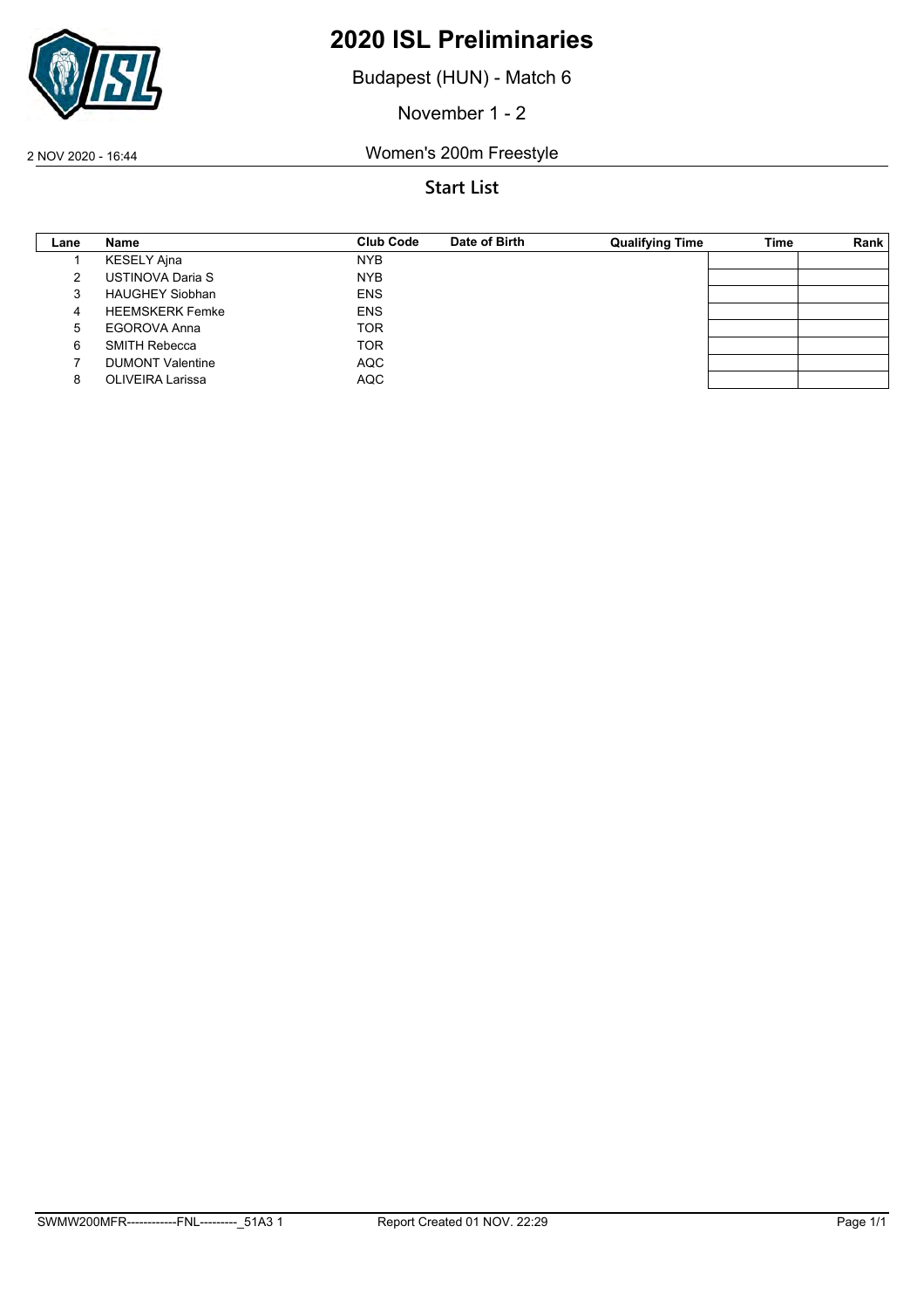

Budapest (HUN) - Match 6

November 1 - 2

2 NOV 2020 - 16:48 Men's 200m Freestyle

| Lane | Name                      | <b>Club Code</b> | Date of Birth | <b>Qualifying Time</b> | <b>Time</b> | Rank |
|------|---------------------------|------------------|---------------|------------------------|-------------|------|
|      | <b>RICHARDS Matthew</b>   | <b>NYB</b>       |               |                        |             |      |
|      | AUBOCK Felix              | <b>NYB</b>       |               |                        |             |      |
| 3    | RAPSYS Danas              | <b>ENS</b>       |               |                        |             |      |
| 4    | <b>ZIRK Kregor</b>        | <b>ENS</b>       |               |                        |             |      |
| 5    | <b>KRASNYKH Alexander</b> | <b>TOR</b>       |               |                        |             |      |
| 6    | <b>PIERONI Blake</b>      | <b>TOR</b>       |               |                        |             |      |
|      | <b>CORREIA Breno</b>      | <b>AQC</b>       |               |                        |             |      |
|      | <b>MELO Luiz Altamir</b>  | <b>AQC</b>       |               |                        |             |      |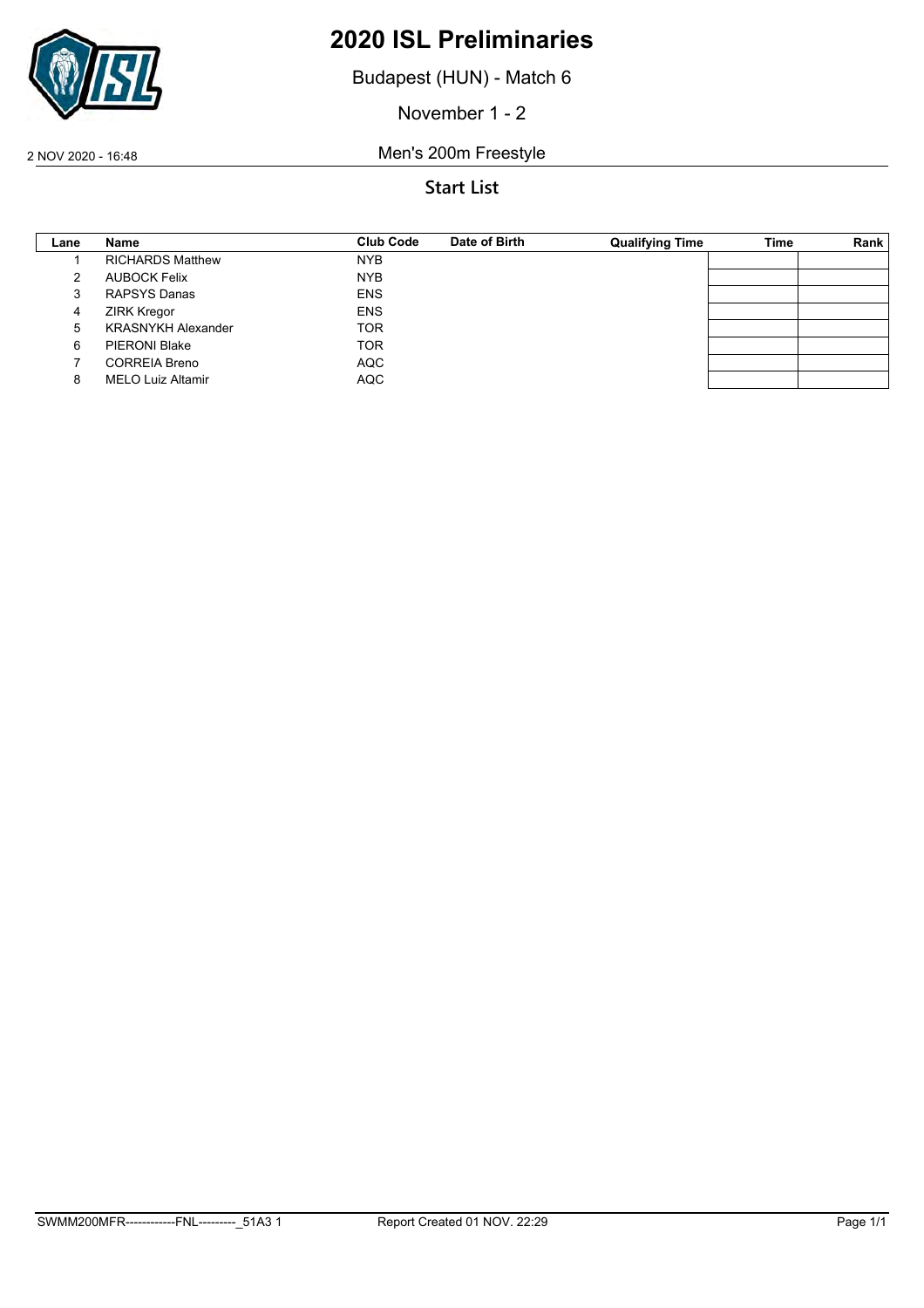

Budapest (HUN) - Match 6

November 1 - 2

2 NOV 2020 - 16:55 Women's 50m Butterfly



| Lane | Name                    | <b>Club Code</b> | Date of Birth | <b>Qualifying Time</b> | Time | Rank |
|------|-------------------------|------------------|---------------|------------------------|------|------|
|      | <b>WASICK Kasia</b>     | <b>NYB</b>       |               |                        |      |      |
|      | SURKOVA Arina           | <b>NYB</b>       |               |                        |      |      |
| 3    | SHKURDAI Anastasiya     | <b>ENS</b>       |               |                        |      |      |
| 4    | <b>BANIC Madeline</b>   | <b>ENS</b>       |               |                        |      |      |
| 5    | <b>COLEMAN Michelle</b> | <b>TOR</b>       |               |                        |      |      |
| 6    | <b>HANSSON Louise</b>   | <b>TOR</b>       |               |                        |      |      |
|      | <b>BLACK Haley</b>      | <b>AQC</b>       |               |                        |      |      |
| 8    | <b>BRUCE Tain</b>       | <b>AQC</b>       |               |                        |      |      |

#### **REVISED**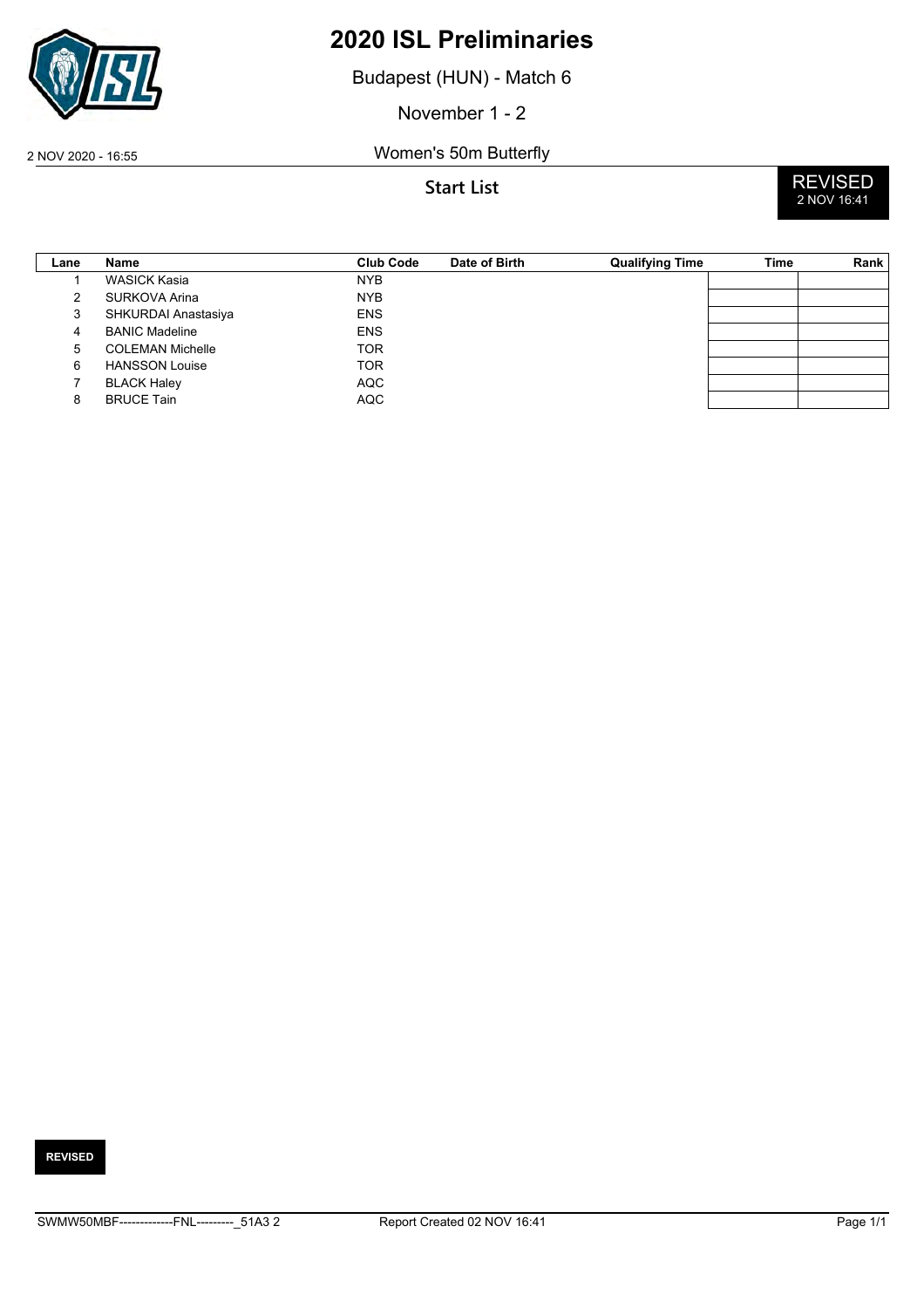

Budapest (HUN) - Match 6

November 1 - 2

2 NOV 2020 - 16:58 Men's 50m Butterfly

| Lane | Name                  | Club Code  | Date of Birth | <b>Qualifying Time</b> | <b>Time</b> | Rank |
|------|-----------------------|------------|---------------|------------------------|-------------|------|
|      | <b>ANDREW Michael</b> | <b>NYB</b> |               |                        |             |      |
|      | LITCHFIELD Joe        | <b>NYB</b> |               |                        |             |      |
|      | <b>GREVERS Matt</b>   | <b>ENS</b> |               |                        |             |      |
| 4    | le CLOS Chad          | <b>ENS</b> |               |                        |             |      |
| 5    | <b>GOVOROV Andriy</b> | <b>TOR</b> |               |                        |             |      |
| 6    | <b>RYAN Shane</b>     | <b>TOR</b> |               |                        |             |      |
|      | RIVOLTA Matteo        | <b>AQC</b> |               |                        |             |      |
|      | SZABO Szebasztian     | <b>AQC</b> |               |                        |             |      |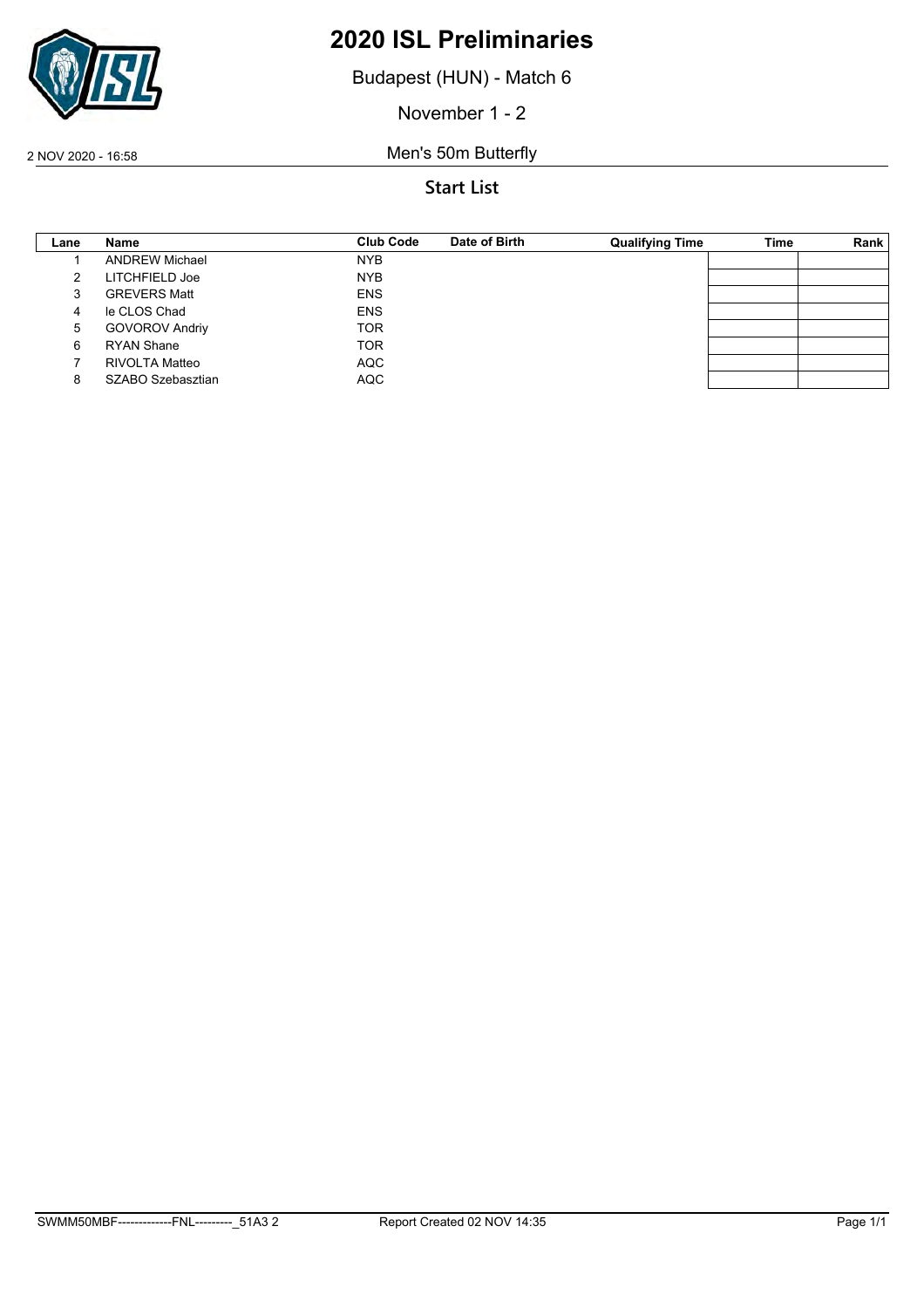

Budapest (HUN) - Match 6

November 1 - 2

2 NOV 2020 - 17:01 Women's 100m Breaststroke

| Lane | Name                       | <b>Club Code</b> | Date of Birth | <b>Qualifying Time</b> | Time | Rank |
|------|----------------------------|------------------|---------------|------------------------|------|------|
|      | <b>RENSHAW Molly</b>       | <b>NYB</b>       |               |                        |      |      |
|      | <b>ESCOBEDO Emily</b>      | <b>NYB</b>       |               |                        |      |      |
|      | <b>LARSON Breeja</b>       | <b>ENS</b>       |               |                        |      |      |
| 4    | PILATO Benedetta           | <b>ENS</b>       |               |                        |      |      |
| 5    | <b>WOG Kelsey</b>          | <b>TOR</b>       |               |                        |      |      |
| 6    | <b>ULYETT Jocelyn</b>      | <b>TOR</b>       |               |                        |      |      |
|      | <b>CARRARO</b> Martina     | <b>AQC</b>       |               |                        |      |      |
| 8    | <b>CASTIGLIONI Arianna</b> | <b>AQC</b>       |               |                        |      |      |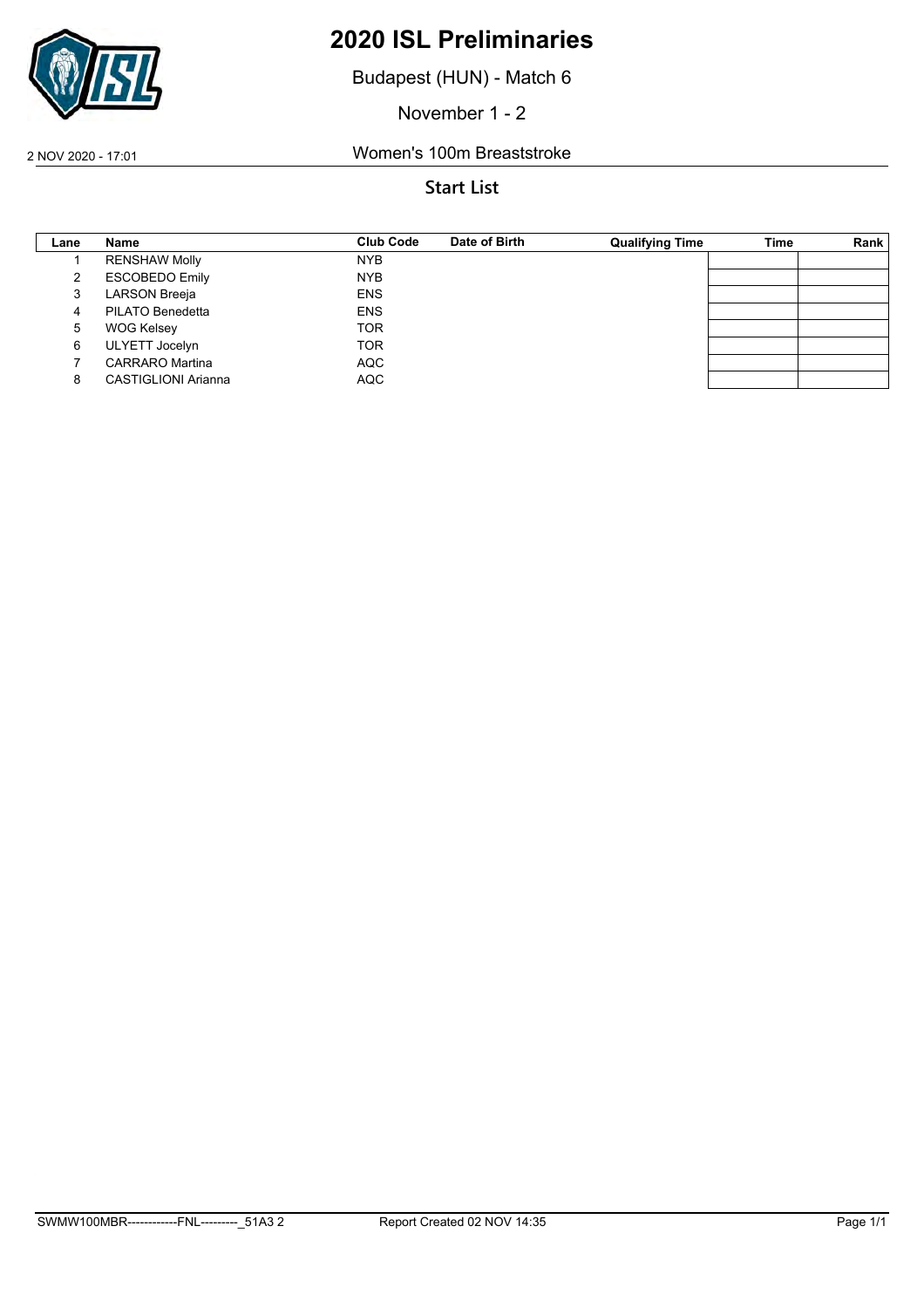

Budapest (HUN) - Match 6

November 1 - 2

2 NOV 2020 - 17:05 Men's 100m Breaststroke

| Lane | Name                      | <b>Club Code</b> | Date of Birth | <b>Qualifying Time</b> | Time | Rank |
|------|---------------------------|------------------|---------------|------------------------|------|------|
|      | KOCH Marco                | <b>NYB</b>       |               |                        |      |      |
| 2    | <b>WILBY James</b>        | <b>NYB</b>       |               |                        |      |      |
| 3    | <b>LIMA Felipe</b>        | <b>ENS</b>       |               |                        |      |      |
| 4    | SHYMANOVICH Ilya          | <b>ENS</b>       |               |                        |      |      |
| 5    | McKEE Anton               | <b>TOR</b>       |               |                        |      |      |
| 6    | <b>PERSSON Erik</b>       | <b>TOR</b>       |               |                        |      |      |
|      | <b>MARTINENGHI Nicolo</b> | <b>AQC</b>       |               |                        |      |      |
| 8    | SCOZZOLI Fabio            | <b>AQC</b>       |               |                        |      |      |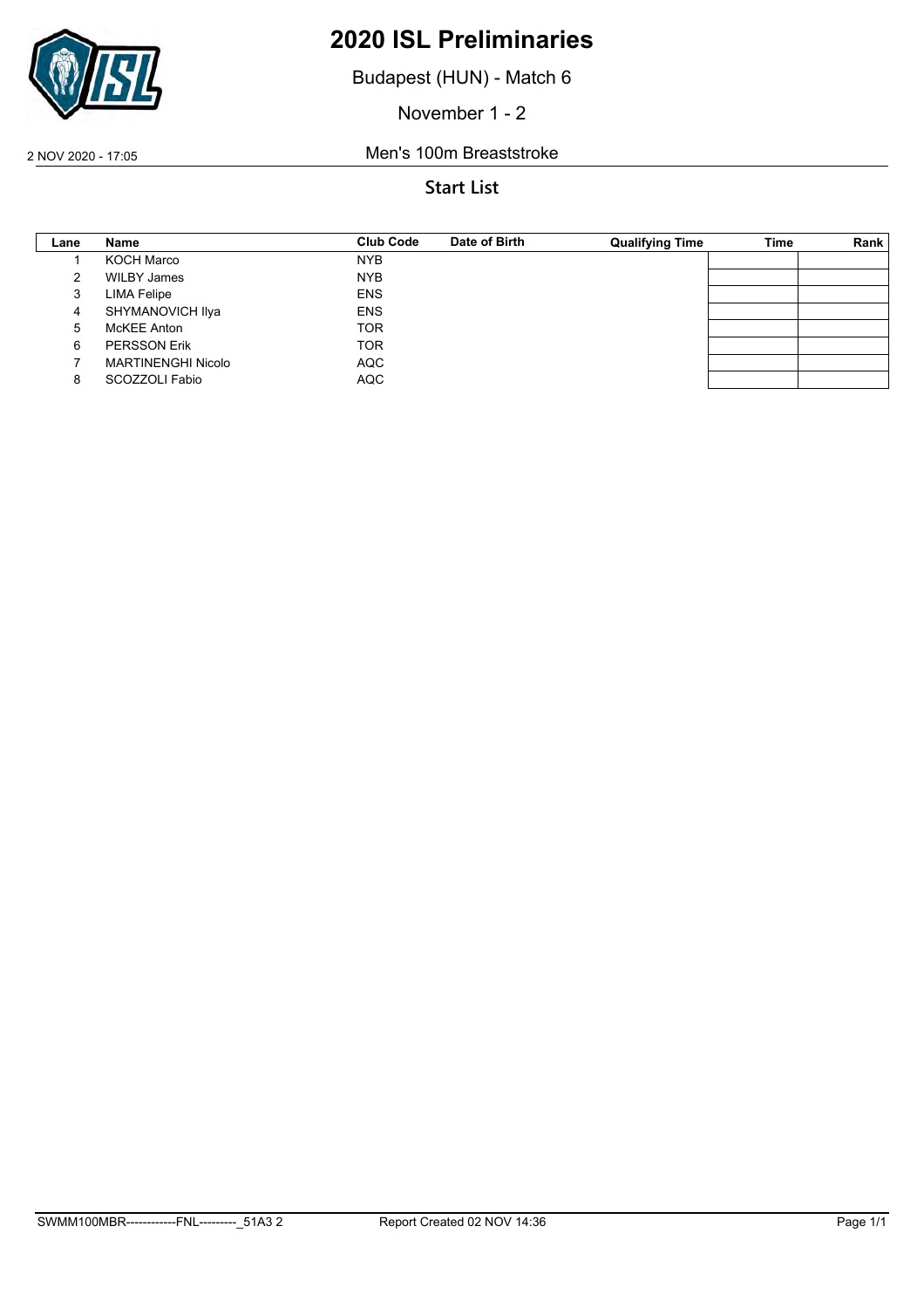

Budapest (HUN) - Match 6

November 1 - 2

2 NOV 2020 - 17:12 Mixed 4x100m Freestyle

**Start List** REVISED 2 NOV 16:41

| Lane         | Club                         | Name                       | Gender | Date of Birth | Qualifying<br><b>Time</b> | <b>Time</b> | Rank |
|--------------|------------------------------|----------------------------|--------|---------------|---------------------------|-------------|------|
| $\mathbf{1}$ | NYB - NY Breakers            | <b>WIERLING Damian</b>     | M      |               |                           |             |      |
|              |                              | <b>TIMMERS Pieter</b>      | M      |               |                           |             |      |
|              |                              | <b>USTINOVA Daria S</b>    | F      |               |                           |             |      |
|              |                              | <b>WASICK Kasia</b>        | F      |               |                           |             |      |
|              | 2 NYB - NY Breakers          | <b>WHITTLE Jacob</b>       | М      |               |                           |             |      |
|              |                              | POPRAWA Michal             | М      |               |                           |             |      |
|              |                              | <b>BRO</b> Signe           | F      |               |                           |             |      |
|              |                              | <b>CHIMROVA Svetlana</b>   | F      |               |                           |             |      |
| 3            | <b>ENS - Energy Standard</b> | SHEVTSOV Sergey            | М      |               |                           |             |      |
|              |                              | PROUD Ben                  | М      |               |                           |             |      |
|              |                              | <b>HOPE Lucy</b>           | F      |               |                           |             |      |
|              |                              | <b>BLUME Pernille</b>      | F      |               |                           |             |      |
| 4            | <b>ENS - Energy Standard</b> | <b>RYLOV Evgeny</b>        | М      |               |                           |             |      |
|              |                              | <b>BILIS Simonas</b>       | М      |               |                           |             |      |
|              |                              | <b>HAUGHEY Siobhan</b>     | F      |               |                           |             |      |
|              |                              | <b>HEEMSKERK Femke</b>     | F      |               |                           |             |      |
| 5            | <b>TOR - Toronto Titans</b>  | <b>KISIL Yuri</b>          | М      |               |                           |             |      |
|              |                              | PIERONI Blake              | М      |               |                           |             |      |
|              |                              | <b>COLEMAN Michelle</b>    | F      |               |                           |             |      |
|              |                              | <b>FISCH Claire</b>        | F      |               |                           |             |      |
| 6            | <b>TOR - Toronto Titans</b>  | <b>HAYDEN Brent</b>        | М      |               |                           |             |      |
|              |                              | <b>FESIKOV Sergey</b>      | М      |               |                           |             |      |
|              |                              | <b>SMITH Rebecca</b>       | F      |               |                           |             |      |
|              |                              | <b>APOSTALON Anika</b>     | F      |               |                           |             |      |
|              | 7 AQC - Aqua Centurions      | <b>MIRESSI Alessandro</b>  | М      |               |                           |             |      |
|              |                              | <b>CHIERIGHINI Marcelo</b> | M      |               |                           |             |      |
|              |                              | MUNOZ del CAMPO Lidon      | F      |               |                           |             |      |
|              |                              | <b>OLIVEIRA Larissa</b>    | F      |               |                           |             |      |
| 8            | AQC - Aqua Centurions        | <b>SANTOS Gabriel</b>      | М      |               |                           |             |      |
|              |                              | <b>SPAJARI Pedro</b>       | М      |               |                           |             |      |
|              |                              | <b>DUMONT Valentine</b>    | F      |               |                           |             |      |
|              |                              | KONOPKA REID Katrina       | F      |               |                           |             |      |

| Legend:<br>F<br>F<br>Female |   |      |
|-----------------------------|---|------|
|                             | M | Male |
|                             |   |      |
| <b>REVISED</b>              |   |      |
|                             |   |      |
|                             |   |      |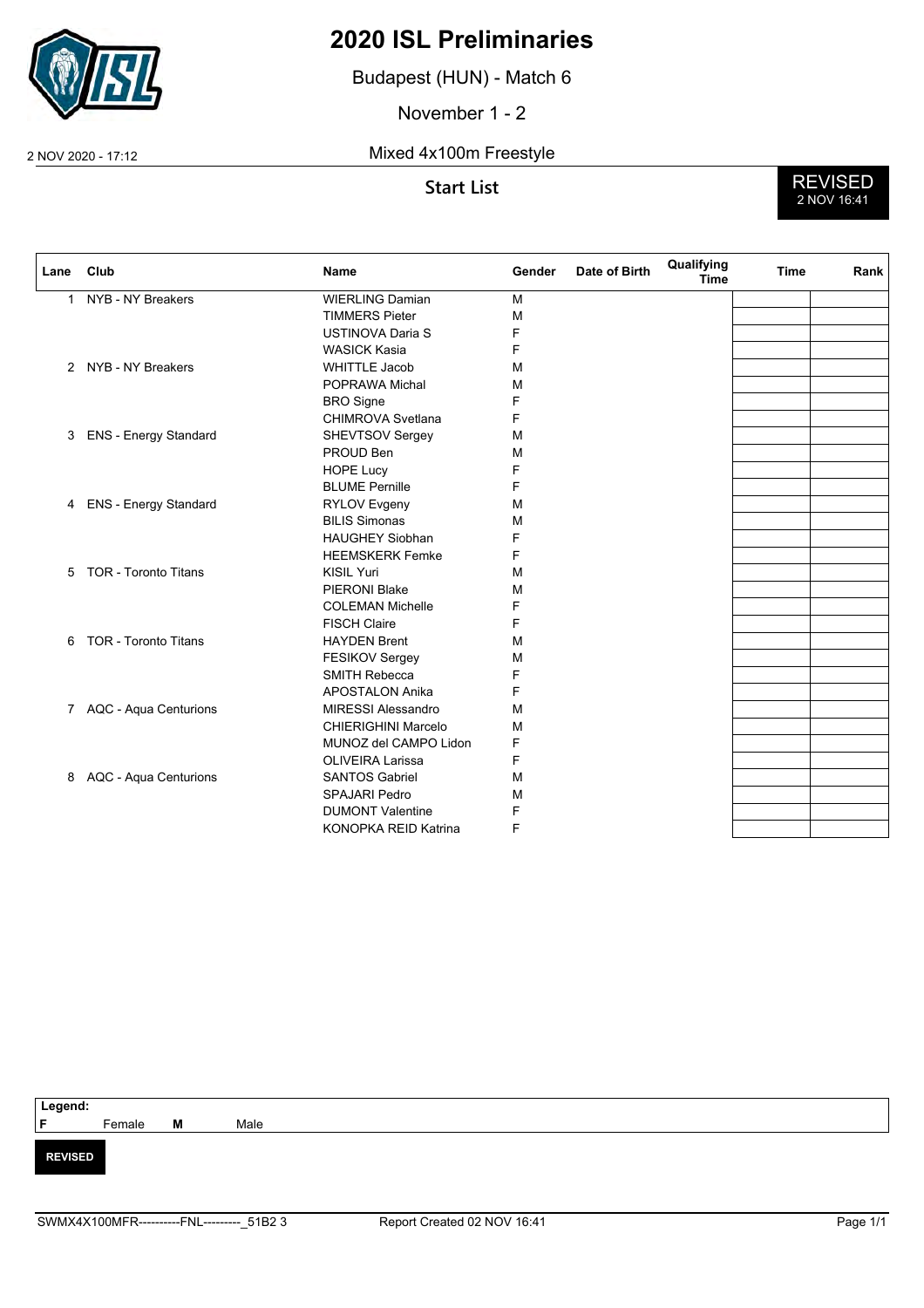

Budapest (HUN) - Match 6

November 1 - 2

2 NOV 2020 - 17:23 Women's 400m Individual Medley

| Lane | Name                    | <b>Club Code</b> | Date of Birth | <b>Qualifying Time</b> | Time | Rank |
|------|-------------------------|------------------|---------------|------------------------|------|------|
|      | KAPAS Boglarka          | <b>NYB</b>       |               |                        |      |      |
|      | WOOD Abbie              | <b>NYB</b>       |               |                        |      |      |
|      | JAKABOS Zsuzsanna       | <b>ENS</b>       |               |                        |      |      |
| 4    | <b>GUNES Viktoriya</b>  | <b>ENS</b>       |               |                        |      |      |
| 5    | CIEPLUCHA Tessa         | <b>TOR</b>       |               |                        |      |      |
| 6    | <b>OVERHOLT Emily</b>   | <b>TOR</b>       |               |                        |      |      |
|      | <b>VERRASZTO Evelyn</b> | <b>AQC</b>       |               |                        |      |      |
|      | <b>DUMONT Valentine</b> | <b>AQC</b>       |               |                        |      |      |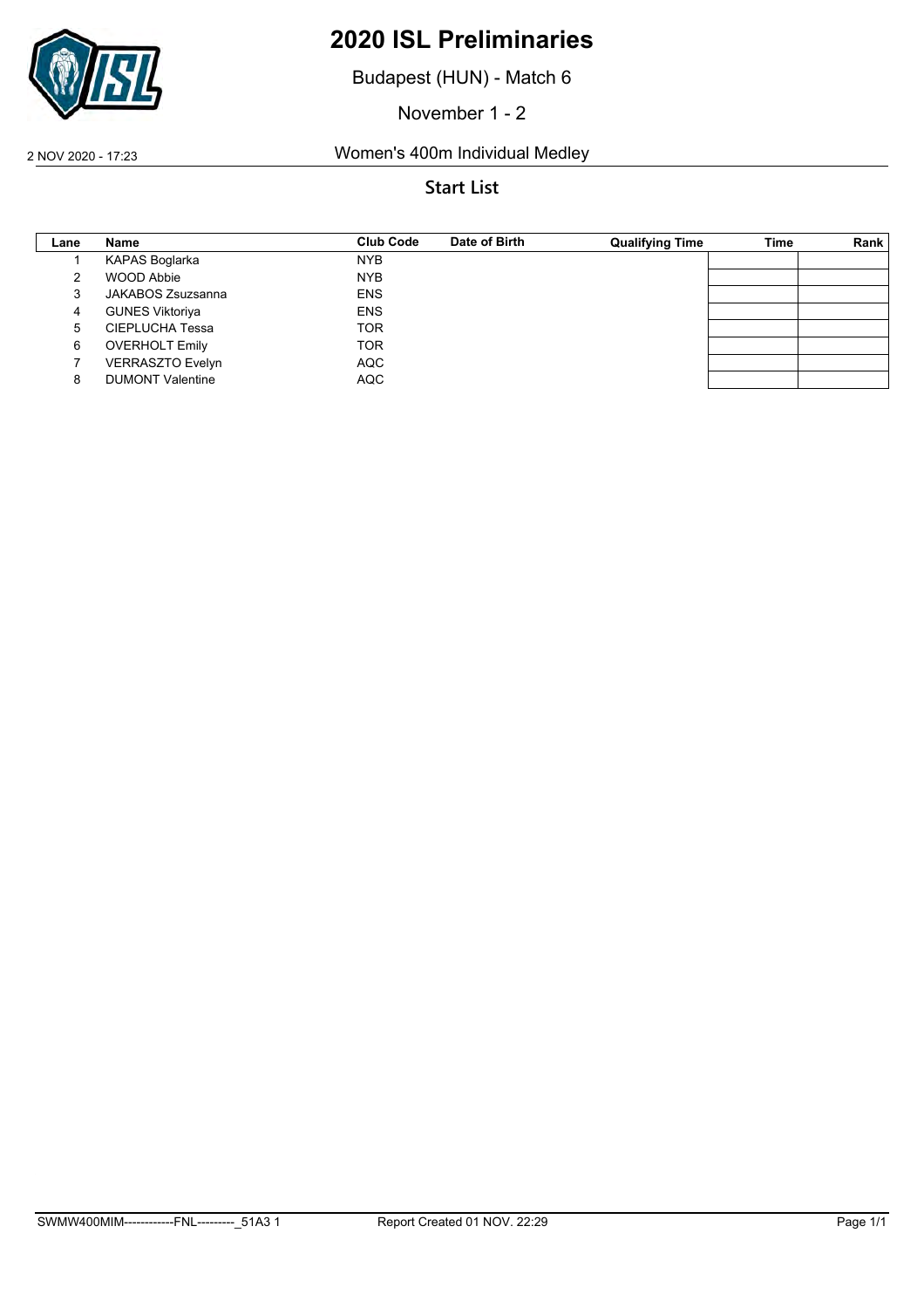

Budapest (HUN) - Match 6

November 1 - 2

2 NOV 2020 - 17:30 Men's 400m Individual Medley

| Lane | Name                      | <b>Club Code</b> | Date of Birth | <b>Qualifying Time</b> | Time | Rank |
|------|---------------------------|------------------|---------------|------------------------|------|------|
|      | <b>SMITH Brendon</b>      | <b>NYB</b>       |               |                        |      |      |
|      | <b>ALMEIDA Brandonn</b>   | <b>NYB</b>       |               |                        |      |      |
|      | <b>STUPIN Max</b>         | <b>ENS</b>       |               |                        |      |      |
| 4    | <b>SIDLAUSKAS Andrius</b> | <b>ENS</b>       |               |                        |      |      |
| 5    | <b>DARRAGH Mackenzie</b>  | <b>TOR</b>       |               |                        |      |      |
| 6    | <b>PRATT Cole</b>         | <b>TOR</b>       |               |                        |      |      |
|      | ROMANCHUK Mykhaylo        | <b>AQC</b>       |               |                        |      |      |
|      | <b>HEINTZ Philip</b>      | <b>AQC</b>       |               |                        |      |      |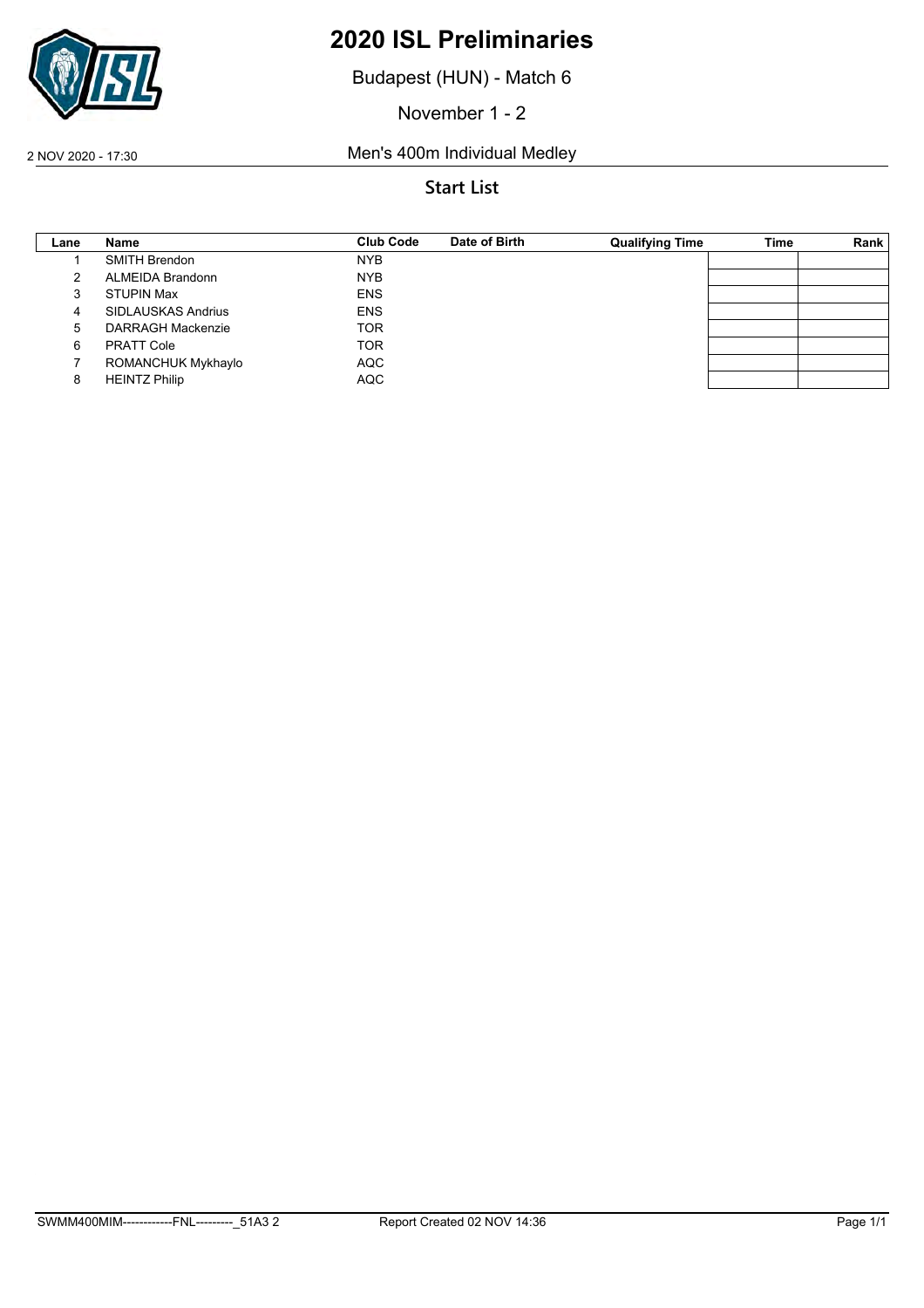

Budapest (HUN) - Match 6

November 1 - 2

#### 2 NOV 2020 - 17:45 Women's 50m Backstroke Skins

#### **Start List**

| Round 1 |                        |                  |               |                        |             |      |
|---------|------------------------|------------------|---------------|------------------------|-------------|------|
| Lane    | Name                   | <b>Club Code</b> | Date of Birth | <b>Qualifying Time</b> | <b>Time</b> | Rank |
|         | SURKOVA Arina          | <b>NYB</b>       |               |                        |             |      |
| 2       | <b>TCHORZ Alicja</b>   | <b>NYB</b>       |               |                        |             |      |
| 3       | <b>SEEBOHM Emily</b>   | <b>ENS</b>       |               |                        |             |      |
| 4       | <b>DAVIES Georgia</b>  | <b>ENS</b>       |               |                        |             |      |
| 5       | <b>BRATTON Lisa</b>    | <b>TOR</b>       |               |                        |             |      |
| 6       | MASSE Kylie            | <b>TOR</b>       |               |                        |             |      |
|         | <b>MEDEIROS Etiene</b> | <b>AQC</b>       |               |                        |             |      |
| 8       | <b>DRAKOU Theodora</b> | <b>AQC</b>       |               |                        |             |      |

#### **Round 2**

| ∟ane | <b>Name</b>            | <b>Club Code</b> | Date of Birth | <b>Qualifying Time</b> | Time | Rank |
|------|------------------------|------------------|---------------|------------------------|------|------|
|      | <b>SEEBOHM Emily</b>   | <b>ENS</b>       |               | 26.46                  |      |      |
|      | DAVIES Georgia         | <b>ENS</b>       |               | 26.57                  |      |      |
|      | MASSE Kylie            | TOR              |               | 26.19                  |      |      |
|      | <b>MEDEIROS Etiene</b> | <b>AQC</b>       |               | 26.65                  |      |      |

#### **Final**

| ∟ane | <b>Name</b>          | <b>Club Code</b> | Date of Birth | <b>Qualifying Time</b> | Time | Rank |
|------|----------------------|------------------|---------------|------------------------|------|------|
|      | <b>SEEBOHM Emily</b> | ENS              |               | 27.28                  |      |      |
|      | <b>MASSE Kylie</b>   | <b>TOR</b>       |               | 26.82                  |      |      |